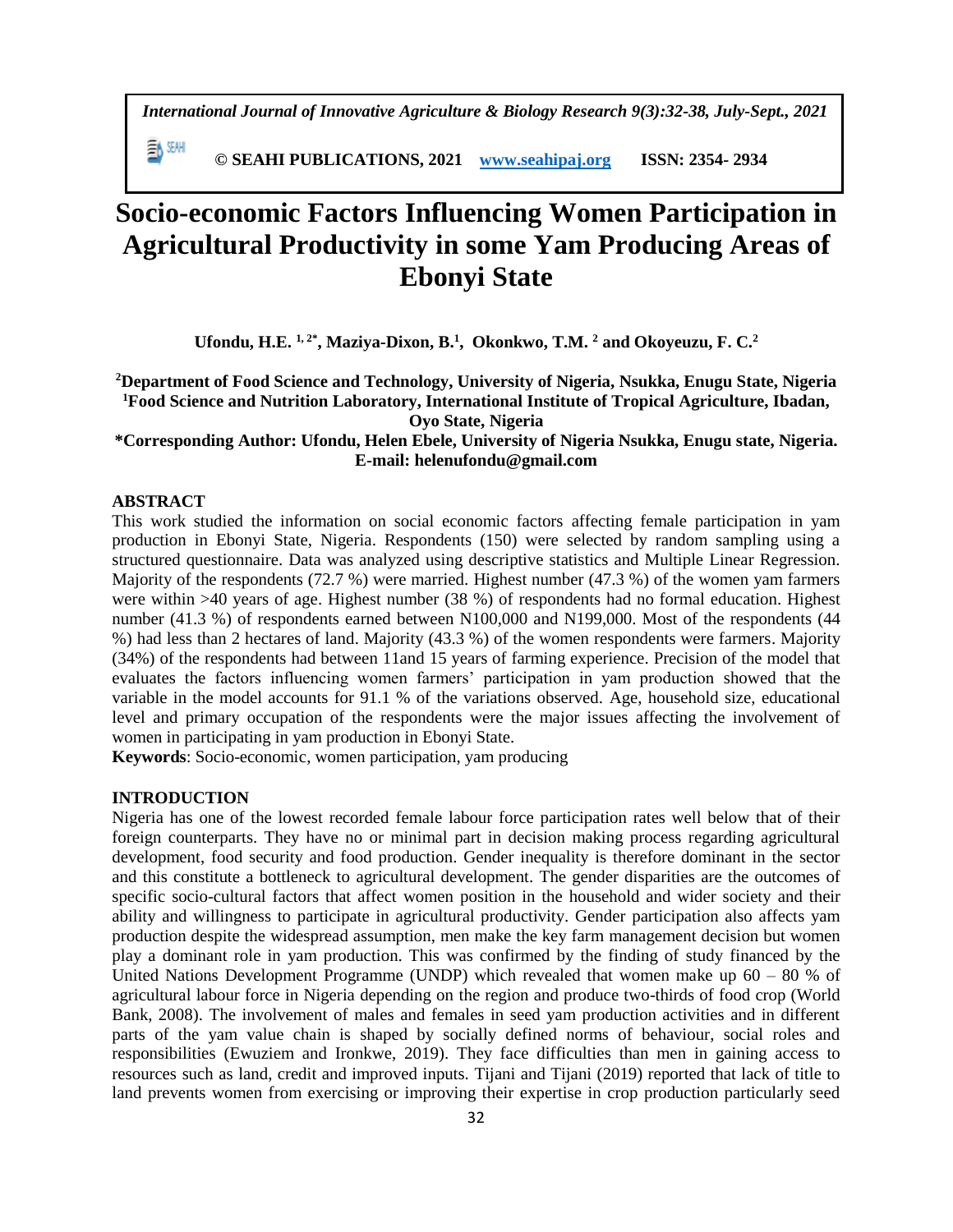yam production; decision-making on seed yam production, processing, marketing, control of income. Oladosu *et al*. (2018) have analyzed gender differentials in accessing agricultural production resources among yam farmers in Saki agricultural Zone of Oyo state. However, there is need to determine the socioeconomic problems influencing women participation in agricultural productivity in some yam producing areas of South-eastern Nigeria. This work is therefore an attempt to contribute to the investigation of the socio-economic issues affecting women participation in yam production in Ebonyi State.

### **METHODOLOGY**

Survey was carried out in Ebonyi State located in South-eastern part of Nigeria which lies approximately within latitudes 5° 40' and 6° 45' North and longitudes 7°30' and 8°30'East. The mean temperature range within the study area is usually between  $27^{\circ}$  to  $30^{\circ}$  C over the years (Ogbuene, 2010). Temperature is highest from February to April and it is about  $31^{\circ}$  C (Ogbodo, 2013). The soil is texturally clay loam, fairly to poorly drain with gravely subsoil in some locations especially the upland adjacent to lowland areas (Ekpe *et al*., 2005). Agriculture is a major industry in Ebonyi State, an estimated eighty-five per cent of the population earn their living from one form of agricultural activity (Ogbodo, 2013). The presence of large arable land, rivers and streams has made farming very attractive. Crops grown in the area include; rice, yam, cassava, cocoyam, groundnut, cowpea and vegetables. Livestock farming, especially the extensive system of rearing sheep, goats and native cattle, is also practiced by the people.

## **Sampling technique**

A multi-stage sampling technique described by Aidoo (2009) was employed in the study. A sample group comprising 150 respondents was formed in the following manner:

- 1. Purposive and systematic sampling of three Local Government Areas (LGAs) in Ebonyi (Abakaliki, Afikpo and Izzi) State Nigeria where yams are currently grown intensively.
- 2. Simple random sampling was used to select 50 respondents from each Local Government Area.

## **Data Collection**

Data for this study was obtained by use of structured and validated questionaaire.

# **Data Analysis**

Descriptive statistics was used to analyze socio-economic characteristics of the women farmers involved in yam farming. Multiple linear regression model was used to determine social economic factors conditioning and constraining female participation in yam production using Statistical Package for Social Scientist (SPSS version 21).

Simple model specification for the study is given as;

 $Y = f(X1, X2, X3, \ldots, Xn) \ldots, Xn$ 

The model is explicitly specified as follows;

Y = α+ + 2 + 3 + …………………........................................................eqn 2

The econometric form of the model is express thus:

Y =α + β1logX1 + β2log X2 + β3log X3 + β4 logX4 + β5log X5+ β6 logX6 + β7log X7 + β8 logX8 + ϵ ………………eqn 3

 $Y = 1$  if the person participated in Agriculture and  $Y = 0$  if otherwise

Variables  $X1...X8$  represent;  $X1 =$  Marital status (1 for married, 0 for otherwise)

 $X2 = Age$  (years);  $X3 = Educational Level$  (years);  $X4 = Annual income (naira)$ 

 $X5$  = Farm area (ha);  $X6$  = Yam farming experience (years);  $X7$  = Household size (number)

 $X8$  = Primary occupation;  $\beta1 - \beta8$  are the slope coefficients of the regressors or multipliers that

describe the size of the effect the independent variables are having on dependent variable

α represents the vertical intercept showing values of Y when variable x1 to x8 are zero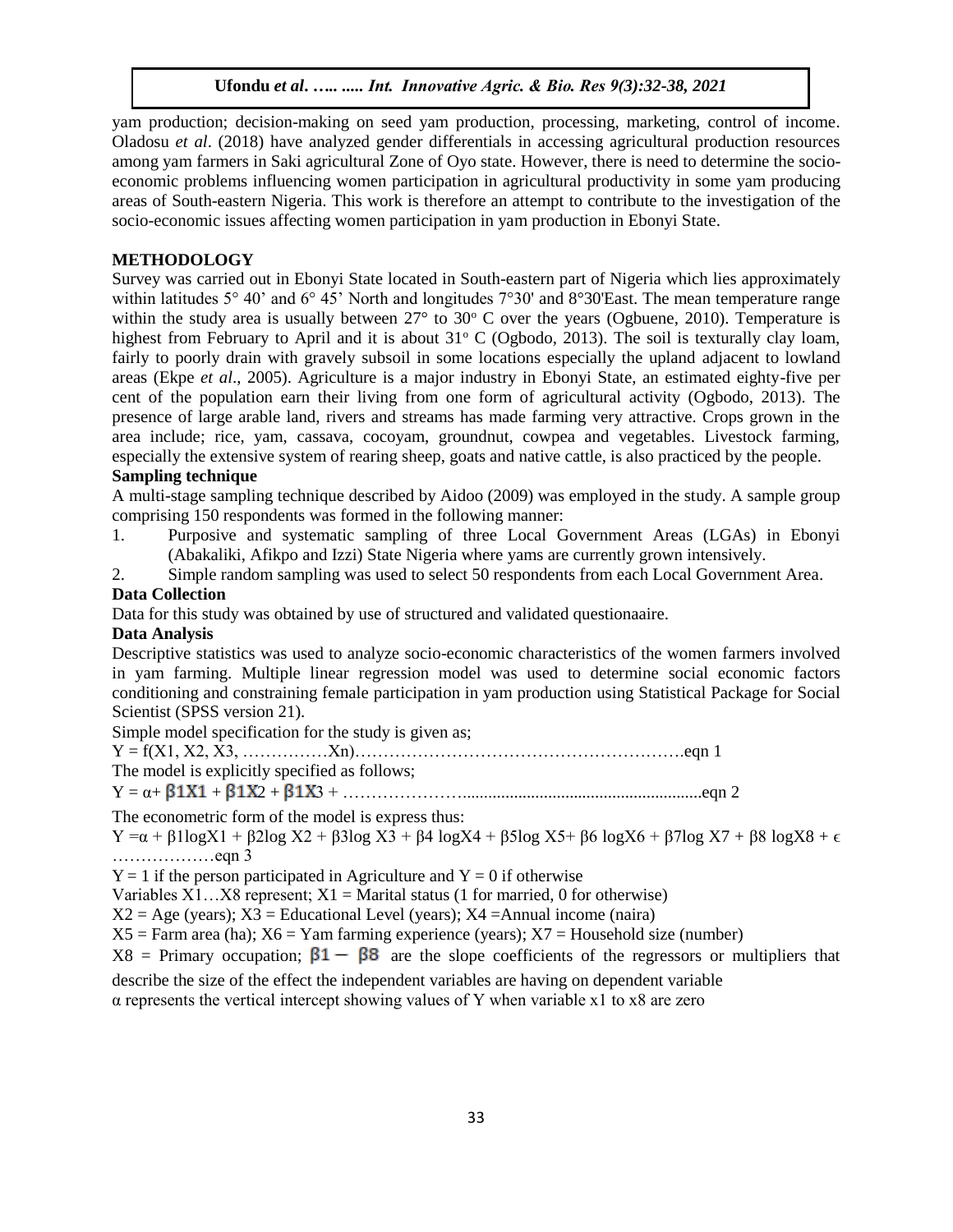## **RESULTS AND DISCUSSION**

#### *Socio-economic characteristics of the respondents*

The distributions of respondents according to their socio-economic characteristics are summarized in Table 1. Majority of the respondents (72.7 %) were married whereas 27.3 % were not married. This finding implies that married women dominates yam farming in the study area. This suggests that married women are more involved in agriculture than single women. This observation can be attributed to the restrictions that bar women from gaining access to agricultural resources such as land, credit and improved input and are considered to be dependent. The report of this finding is supported by Zaidi *et al*. (2016) who reported that women are considered to be dependents without experience and not able to handle property matters and valuable physical assets and are further considered to be member of their husband's family. Giving them control over property is akin to giving it away to her husband and his family. Similar observation was reported by Tijani and Tijani (2017) that more married women than single are engaged in agricultural productivity due to the great responsibility of married women to in their households by providing food, generating income and other basic household needs. Thus, engage in agriculture to generate income and provide food; and other basic households' needs.

It was observed that 6.7 %, 19 3%, 26.7 % and 47.3 % of the women yam farmers were within the age range of  $25 - 30$ ,  $31 - 35$ ,  $36 - 40$  and  $>40$  years of age respectively (Table 1). Table 1 shows that the highest number (47.3 %) of the women yam farmers were within >40 years of age, while the least number (6.7 %) of women yam farmers were within 25 to 30 years of age. The finding shows that less number of the women farmers were in their active and productive age limit. The age of farmer is a vital factor because, it could be used to determine the type of agricultural activities performed by the women farmers. This is a clear indication that the women yam farmers in the study area were above middle-aged that

| Variable                 | Frequency | Percentage |  |
|--------------------------|-----------|------------|--|
| Marital status           |           |            |  |
| Not married              | 41        | 27.3       |  |
| Married                  | 109       | 72.7       |  |
| Age (years)              |           |            |  |
| $25 - 30$                | 10        | 6.7        |  |
|                          |           |            |  |
| $31 - 35$                | 29        | 19.3       |  |
| $36 - 40$                | 40        | 26.7       |  |
| $>40$                    | 71        | 47.3       |  |
| <b>Educational level</b> |           |            |  |
| No formal education      | 57        | 38.0       |  |
| Primary                  | 41        | 27.3       |  |
| secondary                | 31        | 20.7       |  |
| tertiary                 | 21        | 14         |  |
| Annual income (N)        |           |            |  |
| < 100,000                | 26        | 17.3       |  |
| $100,000 - 199,000$      | 62        | 41.3       |  |
| $200,000 - 299,000$      | 45        | 30         |  |
| 300,000 and above        | 17        | 11.3       |  |

Table 1: Socio-economic characteristics of respondent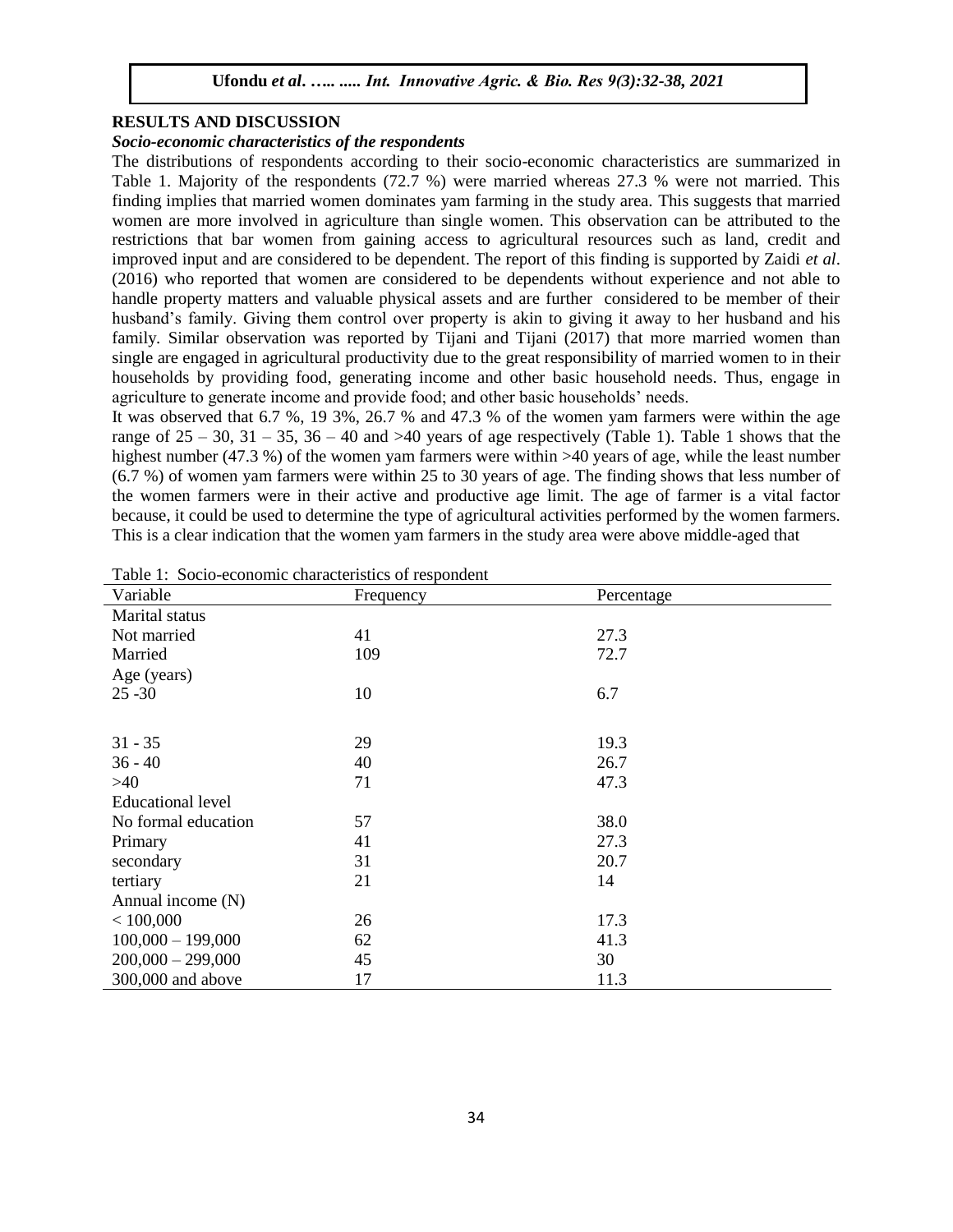| Table 1 cont'd        |           |            |
|-----------------------|-----------|------------|
| Variable              | Frequency | Percentage |
| Farm area (ha)        |           |            |
| $\leq$ 2              | 66        | 44         |
| $2 - 6$               | 59        | 39.3       |
| $>6$                  | 25        | 16.7       |
| Farm experience (yrs) |           |            |
| $<$ 5                 | 13        | 8.7        |
| $5 - -10$             | 27        | 18         |
| $11 - 15$             | 39        | 26         |
| $16 - 20$             | 59        | 39.3       |
| $>20$                 | 12        | 8          |
| Household size (No)   |           |            |
| $1 - 5$               | 34        | 22.7       |
| $6 - 10$              | 76        | 50.7       |
| >10                   | 40        | 26.7       |
| Primary occupation    |           |            |
| Farming               | 65        | 43.3       |
| <b>Business</b>       | 34        | 22.7       |
| Civil service         | 41        | 27.3       |
| Student               | 10        | 6.7        |

could not be very energetic to undertake tedious operations with yam farming. The more number of older yam farmers reported in this study might be attributed to practice of gender norms, which left land ownership at the level of inheritance system, which encourages only married women to have access to farmland. This report agrees with the findings of Ameh and Iheanancho (2017) who reported that some social and cultural norms, such as land acquisition might affect the number of farmers involved in agricultural productivity. Less number of younger women farmers reported in this study might probably be due to the great responsibility of older women in their households by providing food and other basic household needs, thus, engaging in agriculture to generate income and provide food; and other basic households' needs (Tijani and Tijani, 2019).

The result of the analysis indicates that 38 % of the women farmers had no formal education, while 14% had tertiary education whereas 27.3 % and 20.7 % had primary and secondary education respectively. This reveals that most of the women farmers in the study area did not undertake any form of formal education. The level of education attained by farmers to a large extend determine the farmers level of adoption of new agricultural innovations without difficulties which might in turn increase their farm output and subsequently the profit obtained by the farmers (Iheanacho, 2000).

With respect to income of the farmers, 41.3 %, 30 %, 17.3 % and 11.3 % of the women yam farmers earn annual income that ranged from N100,000 to N199,000, 200,000 to 299,000, <100,000 and 300,000 and above respectively. Low income adversely affects productivity because it leads to low capital investment.

The result shows that most 44 % of the women farmers had less than 2 hectares of land, while 39.3 % had farm area that ranged between 2 and 6 hectares and 16.7 % of the respondent had the farm size that was above 6 hectares in the study area. This indicates that most of the women farmers had less than 2 hectares of land. This implies that that most of the women are small-scale farmers who cultivate less than 2 hectares of land. This is coincides with the finding by FAO (1998) that most of the farmers in Nigeria are small-scale farmers who cultivate less than 5 hectares of land.

The result also indicates that 39.3 %, 26 %, 18 %, 8.7 % and 8 % of the women farmers had farm experience that ranged from 16 to 20, 11 to 15, 5 to 10, <5 and >20 farming experience respectively. The result shows that most of the women farmers have reasonable farming experience which will have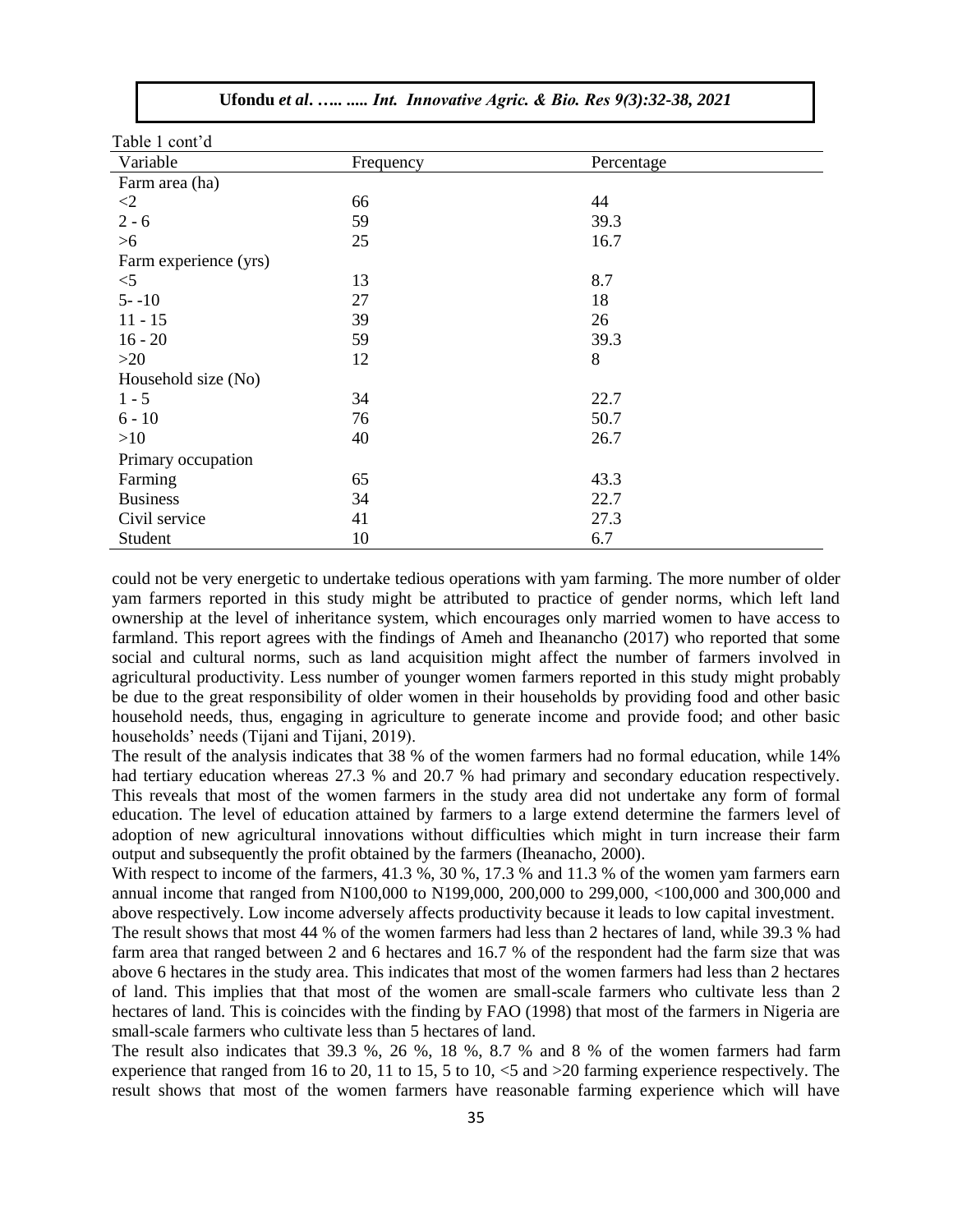positive impact on productivity. The number of years spent in farming by a farmer, the more he becomes aware of new production techniques, socio-economic policies and factors affecting agriculture and the higher the output he obtain on the farm ( Iheanacho, 2000).

Majority (50.7 %) of the women farmers had the household size of between 6 and 10 while less number (22.7 %) had 1 and 5 household size. This observation further re-affirmed the claim that majority of the women farmers were married who engage in agriculture to satisfy basic households' needs.

Table 1 also shows that majority (43.3 %) of the women respondents were farmers while 6.7 % were students whereas 27.3 and 22.7 % of the respondents were civil servants and business women. The least number (6.7 %) of respondents observed with students is supported by the earlier report in this study that majority (72.7 %) of the respondents were married who engage in agriculture to generate income to supplement household food and other basic needs.

The result also indicates that 34% of the women farmers had between 11–15 years farming experience, while 10% had 20 years and above in the study area. The result shows that most of the women farmers have reasonable farming experience in the study area. The higher the number of years spent in farming by a farmer, the more he becomes aware of new production techniques, socio-economic policies and factors affecting agriculture and the higher the output he obtain on the farm (Iheanacho, 2000).

The precision of the model that evaluated the factors influencing women farmers' participation in yam production is presented in Table 2. The joint effect of the explanatory variable in the model accounts for 91.1 % of the variations in the factors affecting women participation in yam production. A value of 0.911 observed in this study indicates a good level of prediction that Socio-economic factors influence women participation in agricultural productivity. A good fit was observed with the model. The value of 82.2 % of variations was explained by the socio-economic factors that significantly affect women participation in yam production.

Age significantly ( $p < 0.05$ ) affected women participation in yam production in the survey location. The positive coefficient (0.41) of the age suggests that participation in yam production was lower among the younger women. This conforms to what was reported earlier in this study that the least number (6.7 %) of younger women (25 -30 years) and more number 72.7 %) of married respondents participated in yam farming) (Table 1). Analysis of the result in Table 2 indicates that the coefficient of Educational level of the respondents was negative  $(-0.28)$  and significantly ( $p < 0.05$ ) affected the participation of women in yam production in the survey area. This implies that participation in yam production was low among literate than illiterate women. This is supported by the highest number of respondents (38.0 %) with no formal education (Table 1). Tijani and Tijani (2019) reported similar that observation that literate women with higher qualification tend to attach greater importance in

| Socio-economic variables |       | Coefficients | Standard error | t-value  | Sig.  |  |  |
|--------------------------|-------|--------------|----------------|----------|-------|--|--|
| Age                      |       | 0.41         | 0.06           | 3.21     | 0.002 |  |  |
| <b>Educational level</b> |       | $-0.28$      | .06            | $-2.10$  | 0.038 |  |  |
| Household size           |       | $-0.82$      | 0.05           | $-10.64$ | 0.000 |  |  |
| Farming experience       |       | 0.27         | 0.06           | 1.73     | 0.087 |  |  |
| Farm area                |       | 0.02         | 0.06           | 0.18     | 0.860 |  |  |
| Annual income            |       | $-0.17$      | 0.05           | 0.87     | 0.872 |  |  |
| Primary occupation       |       | $-0.42$      | 0.05           | $-3.49$  | 0.001 |  |  |
| Constant                 |       | 1.45         | 0.06           | 23.66    | 0.000 |  |  |
| Diagnostic statistics    |       |              |                |          |       |  |  |
| $\mathbb{R}^2$           | 0.830 |              |                |          |       |  |  |
| Adj. $R^2$               | 0.822 |              |                |          |       |  |  |
| R                        | 0.911 |              |                |          |       |  |  |
| <b>F</b> -statistics     | 99.22 |              |                |          |       |  |  |

Table 2: Multiple regression analysis of the factors influencing women farmers' participation in yam production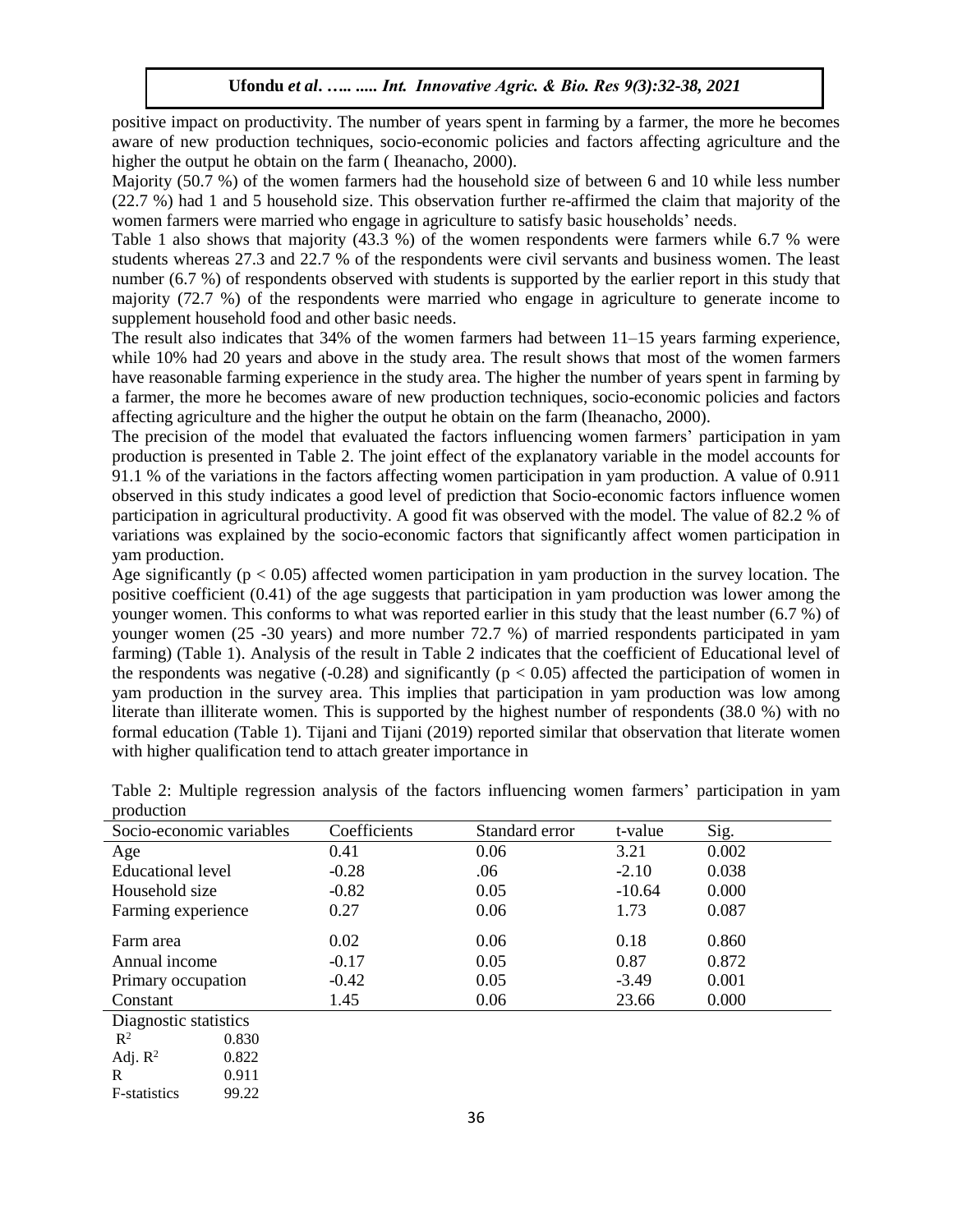Search of white collar jobs than agriculture which can be partly attributed to cultural restrictions on females from ownership of agricultural assets (Afzal et al., 2020). The result further showed that household size exhibited significantly ( $P < 0.05$ ) negative relationship with the participation of women to yam productivity. This negative relationship between household size and yam productivity is not in consistent with the finding of this study. Nevertheless, this does not conform to the expectation that women participation in yam productivity is influenced positively by household size. Primary occupation was found to be significantly ( $p < 0.05$ ) and negatively influence participation of women to yam productivity in the Ebonyi State. This observation is in agreement with the observation of Tijani and Tijani (2017). The negative coefficient of primary occupation suggests that Women participate more in off-farm activities such as micro food processing; petty trading, harvesting etc whereas men make the key farm management decision (Ogunniyi et al., 2013).

#### **CONCLUSION AND RECOMMENDATIONS**

Evidence from this study has shown that yam productivity in the study area was dominated by married women that were above 40 years of age and with no formal education. Majority of the women yam farmers are small-scale farmer that earned an annual income that ranged from N100,000 to N199,000 and cultivated less than 2 hectares of land. Farming was the primary occupation of the majority of the female respondent who had reasonable farming experience and were engaged in yam production to supplement household need and other basic needs. Variables such as age, educational level, household size and primary occupation were key determinants of women participation in yam production in the study area. It is therefore recommended that government should enact a law that should put into considerations changes in policies and institutional reforms in agricultural (yam) productivity that take into account these sociocultural realities in order to ensure sustainable food security.

#### **REFERENCES**

- Afzal, A., Jayasuriya, S. & Meehan, S. (2020). Gender issues and horticulture markets in Pakistan. Review: May 2020: Mangan, T. and Ummul, R. (2018), "Preliminary Report on the Growers' and Marketing Channel Surveys (Chilli) in Sindh", Draft Report N0.1, Policy and Institutional Reforms to Improve Horticultural Markets in Pakistan (ADP/2014/043), entre for Development Economics and sustainability, Monash University
- Aidoo, R. (2009). An analysis of yam consumption patterns in Ghanaian urban communities. Thesis for doctorate degree of philosophy. Department of Agricultural Economics, Agribusiness and Extension, Faculty of Agriculture, Knust, Kumasi.
- Ameh, M. & Iheanancho, A.C. (2017). Socio-economic factors influencing agricultural loan acquisition among small-scale rice farmers in Benue State, Nigeria. International Journal of Innovative Agriculture and Biology Research.  $5(4)$ :  $8 - 17$ .
- Aweto, R. A. (1996).Agricultural Cooperatives. Stand and Printers Builds Limited, Ibadan, pp. 141 142.
- Bravo-Ureta B. E. & Evenson RE (1994).Efficiency in Agricultural Production: A Case of Peasant Farms in Eastern Paraguay. Agricultural Economics*.* 10:27-37.
- Ekpe, E. G., Okpone, E. N., Ogbodo, N. & Nwite, J. N. (2005). "Physico-chemical properties of four ultisor under different vegetation cover in South-eastern Nigeria." Journal of Science of Agriculture, Food Technology and Environment. 5: 74 - 78.
- Ewuziem, J. E. & Ironkwe, A. G. (2019). Social diversity in seed yam producing communities of Bwari area council, FCT Abuja Nigeria: A gender situation analysis. Nigerian Agricultural Journal. 50  $(2)$  210 – 227.
- Iheanacho, A. C. (2000). "Pattern and Technical Efficiency of Resource Use in Millet-Based Crop Mixtures in Borno State of Nigeria. Research Journal of Science. Vol. 6 No. 1 and 2, pp. 97 – 103.